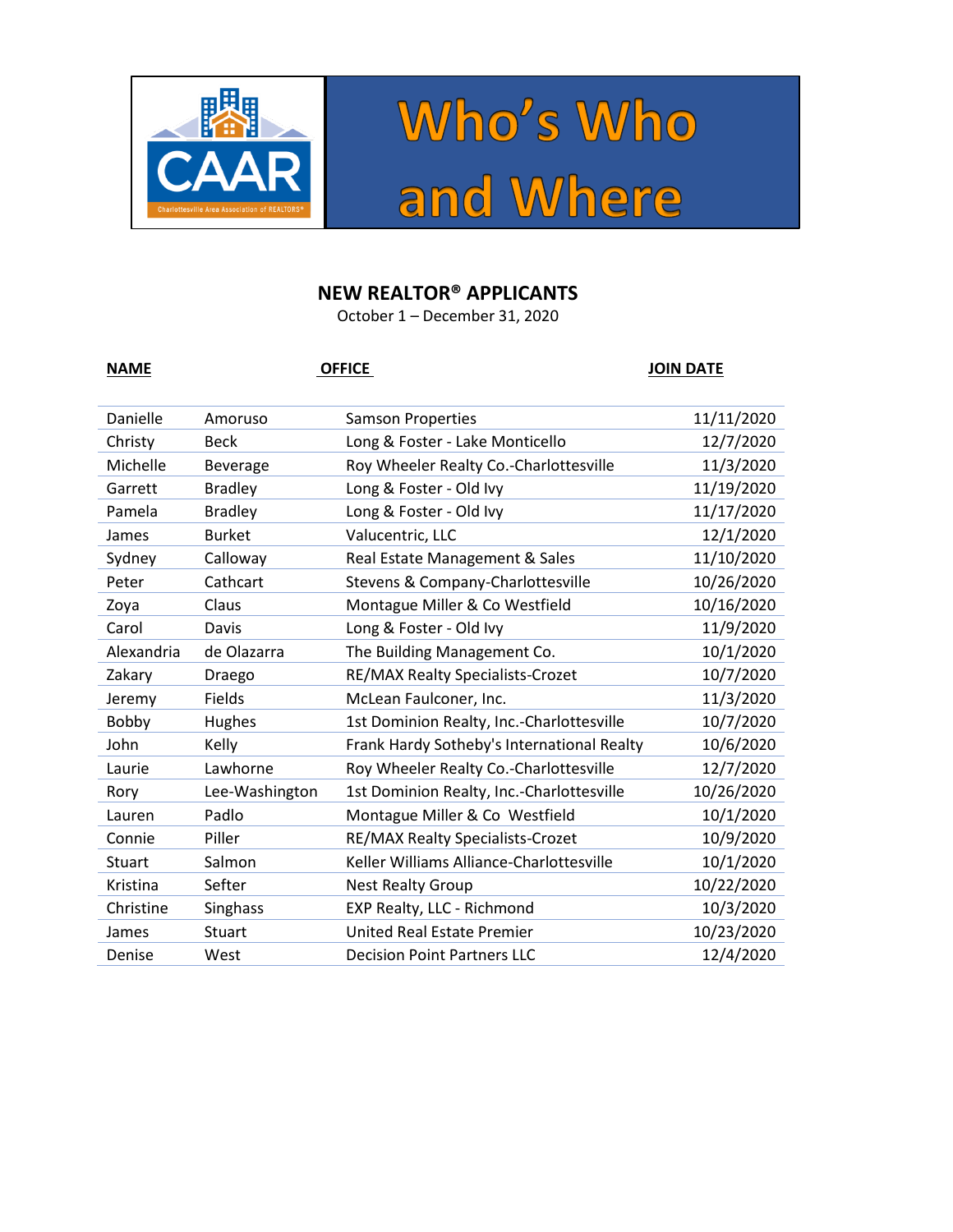## **MEMBER OFFICE TRANSFERS**

October 1 – December 31, 2020

| <b>NAME</b>    |                | <b>PREVIOUS OFFICE</b>                    | <b>CURRENT OFFICE</b>                     |
|----------------|----------------|-------------------------------------------|-------------------------------------------|
| <b>Beavers</b> | <b>Beekman</b> | eXp Realty LLC-Fredericksburg             | <b>Samson Properties</b>                  |
| <b>Berrang</b> | Kathi G        | Real Estate III - North                   | Long & Foster - Old Ivy                   |
| Click          | Lori           | RE/MAX Realty Specialists-Downtown        | RE/MAX Realty Specialists-Charlottesville |
| Gallagher      | Sandra         | Long & Foster - Old Ivy                   | eXp Realty LLC-Fredericksburg             |
| Moriarty       | Judith         | <b>Judith Moriarty</b>                    | Zillow, Inc.                              |
| O'Connell      | Jocelyn        | <b>PMI Charlottesville</b>                | <b>Braden Property Management</b>         |
| Oliver         | Anne           | Roy Wheeler Realty Co.-Charlottesville    | Keller Williams Alliance-Charlottesville  |
| Plecker        | Michael        | Roy Wheeler Realty Co.-Charlottesville    | Keller Williams Alliance-Charlottesville  |
| Ragland        | Dana           | eXp Realty LLC-Fredericksburg             | United Real Estate Premier                |
| Rettman        | Brian J        | Virginia Estates                          | <b>VISTA Realty, LLC</b>                  |
| Smith          | Keith B        | Roy Wheeler Realty Co.-Charlottesville    | Keller Williams Alliance-Charlottesville  |
| Smith          | Kevin L        | Real Estate III Commercial Properties     | RE/MAX Gold Star-Charlottesville          |
| Smith          | Yonna E        | Roy Wheeler Realty Co.-Charlottesville    | Keller Williams Alliance-Charlottesville  |
| Sukar          | Victoria       | RE/MAX Realty Specialists-Charlottesville | eXp Realty LLC-Fredericksburg             |
| Woodson        | Matthew B      | Roy Wheeler Realty - Greene               | <b>Nest Realty Group</b>                  |
| Zakielarz      | Thomas C       | RE/MAX Realty Specialists-Charlottesville | eXp Realty LLC-Fredericksburg             |

## **NEW SINGLE & GROUP AFFILIATE MEMBERS & OFFICES**

October 1 – December 31, 2020

| <b>NAME</b> | <b>OFFICE</b> |                             | <b>MEMBER TYPE</b> |  |
|-------------|---------------|-----------------------------|--------------------|--|
| Jackson     | Lindsav       | SERVPRO of Charlottesville  | Affiliate Group    |  |
| Erin        | Rover         | <b>Towne First Mortgage</b> | Affiliate Group    |  |
| Julie       | Smallwood     | Atlantic Bay Mortgage Group | Affiliate Single   |  |

## **REALTOR® & AFFILIATE MEMBERS WHO WENT INACTIVE**

October 1 – December 31, 2020

| <b>NAME</b><br>____ |          | <b>OFFICE</b>                            | <b>Member Type</b> |
|---------------------|----------|------------------------------------------|--------------------|
| Christina           | Arbogast | Keller Williams Alliance-Charlottesville |                    |